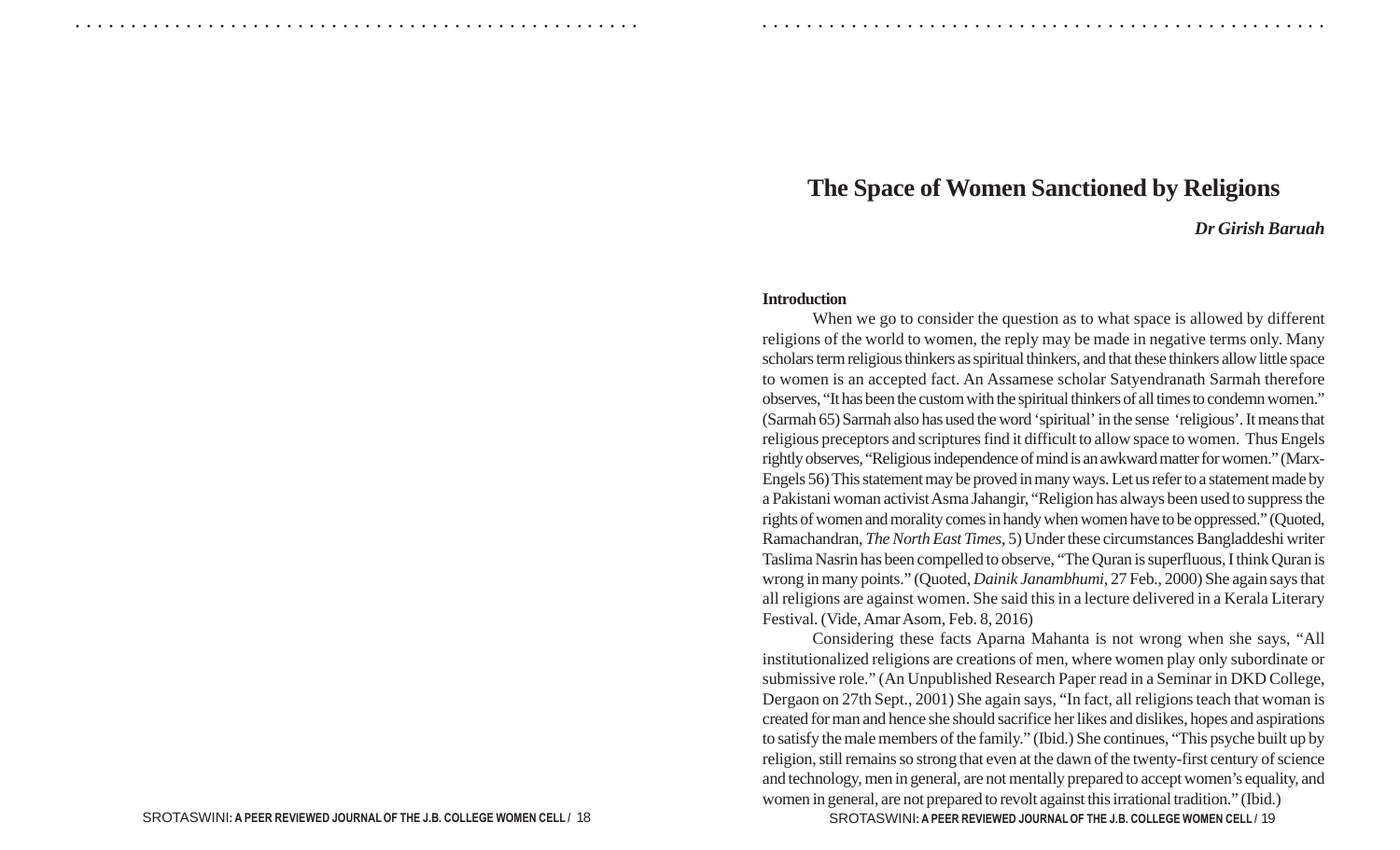○ ○ ○ ○ ○ ○ ○ ○ ○ ○ ○ ○ ○ ○ ○ ○ ○ ○ ○ ○ ○ ○ ○ ○ ○ ○ ○ ○ ○ ○ ○ ○ ○ ○ ○ ○ ○ ○ ○ ○ ○ ○ ○ ○ ○ ○ ○ ○ ○ ○ ○ ○ ○ ○ ○ ○ ○ ○ ○ ○ ○ ○ ○ ○ ○ ○ ○ ○ ○ ○ ○ ○ ○ ○ ○ ○ ○ ○ ○ ○ ○ ○ ○ ○ ○ ○ ○ ○ ○ ○ ○ ○ ○ ○ ○ ○ ○ ○ ○ ○ ○ ○

It is to be admitted by all that the rising forces of religious fundamentalism have relegated the issue of women's empowerment to the background. **Hinduism**

A religious book named *Ghunuca Kirttana* written by Shridhara Kandali (included in Sankaradeva's *Kirttana*) says, "Samaste Kahaya ramanira gati swamira pada arcana" (102) meaning 'All people say that the final refuge of all women is the feet of their husbands and, therefore, they should adore their feet'. Similarly the *Kirttana* also says, "Swamira shushrusha kulastrira mahadharma" i.e. the care of and attention to the husband is the principal duty of the women of the clan. (*Kirttana*, Rasakrida, 17) Again in the *Harischandra Upakhyana,* a Kavya written by Sankaradeva, it is said,

"Strijati bhaile tara swami jive prana Swamiye devata yata tapa japa dhyana. Hena swami marile yi jani namaraya

Bajrato adhika dekho taira hridaya."

### (Chutia 831)

It means: The soul of a woman is her husband. The husband is her god, her object of penance and meditation. If a woman does not die when her husband dies her heart is harder than even diamond. There are thus many other verses in Hindu scriptures to the effect that the husband is all in all for a woman. Sankaradeva, has downgraded women to the lowest category of man, as he says in the *Kirttana*,

"Stri shudre kare yadi amaka bhakati

Tahata Kariba ito jnana mahamati."

Here amaka means Lord Krishna. In this verse women are placed at the level of the Shudra tribe. The purport of the verse is that women and Shudras become great when they worship God; others are so without doing it.

The *Kirttana* again says,

"Swamirese seva kulastrira mahadharma

Purushaka pushiba kariba grihakarma." (824)

Meaning: 'Women have no other work except entertaining their husbands and doing household works.' It is said that a husband is to be worshipped even if he is uneducated and characterless. Let me mention some verses from the *Brahmavaivarta Purana* to this effect,

"E jagate ramanira pati matra sara Patibina tahadera gati nahi aara. Ramanira patiseba ekamatra brata Narira patira dhyana kare abirata. Pati guru tahadera tapodharmmamaya

Pati istadeba haya sakala samaya.

Pati bhinna anya kare nahi bhabe sati

Pati chara tahadera naahi anya gati.

Swami seba shreshtha dharmma ramanira kache

Pati sama shreshtha bandhu aara kebaa aache……" (Majumdar 422)

In this world the husband is the essence of her life. Her life has no meaning without her husband. So she should always offer service to him. She should think all time of her husband. She should not think any other man except her husband. Service to husband is the only religion of a woman. The husband is the best friend of her. All other works on the part of a woman are meaningless. If she rebukes her husband she has to go to the hell after death. The *Manusamhita* says,

"Vishilah kamavritti vaa gunairvaa parivarjitah Upacaryya striyaa sadhvyaa satatam devavatpatih."

## (5/154; Baruah 137)

M. N. Dutt translates this verse in this way, "Like a deity a chaste wife shall always serve her husband, even if he be found devoid of learning, character and conjugal fidelity. (Dutt 207)

Women are not only under their husbands but also their fathers and sons. Thus Ananta Kandali says,

"Cawala kalata bape rakhibe kanyaka

Yuva bhaile swami sange lage banciveka.

Briddhakale bhaile putre poshe yatna kari

Tinio kalata nari nohe swatantari."

### (Kandali 34)

This verse is a translation of the third verse of the ninth chapter of the *Manusamhita.* The verse runs thus:

> "Pita rakshati kaumare bharta rakshati yaubane Rakshanti sthavire putra na stri swantryamarhati."

(9/3, Baruah 236)

Tran: "The father protects her in infancy; the husband, in youth; and sons, in old age; a woman does not deserve independence". (Dutt 315)

Thus Dharmashastras, religious law books, like the *Manusamhita,* allow little space to women. It again says,

"Nasti strinam kriya mantrairiti dharma vyavasthiti

Nirindriyaa hyamantrasca striyo'nritamiti sthitih."

### (9/18, Baruah 239)

Tran.: "The purificatory rites of women are (i.e., must be performed) without the Vedic Mantras; this is the decision of the law code. And for this disqualification of Mantra-lessness, women are like unto inorganic things. This is the conclusion." (Dutt 317)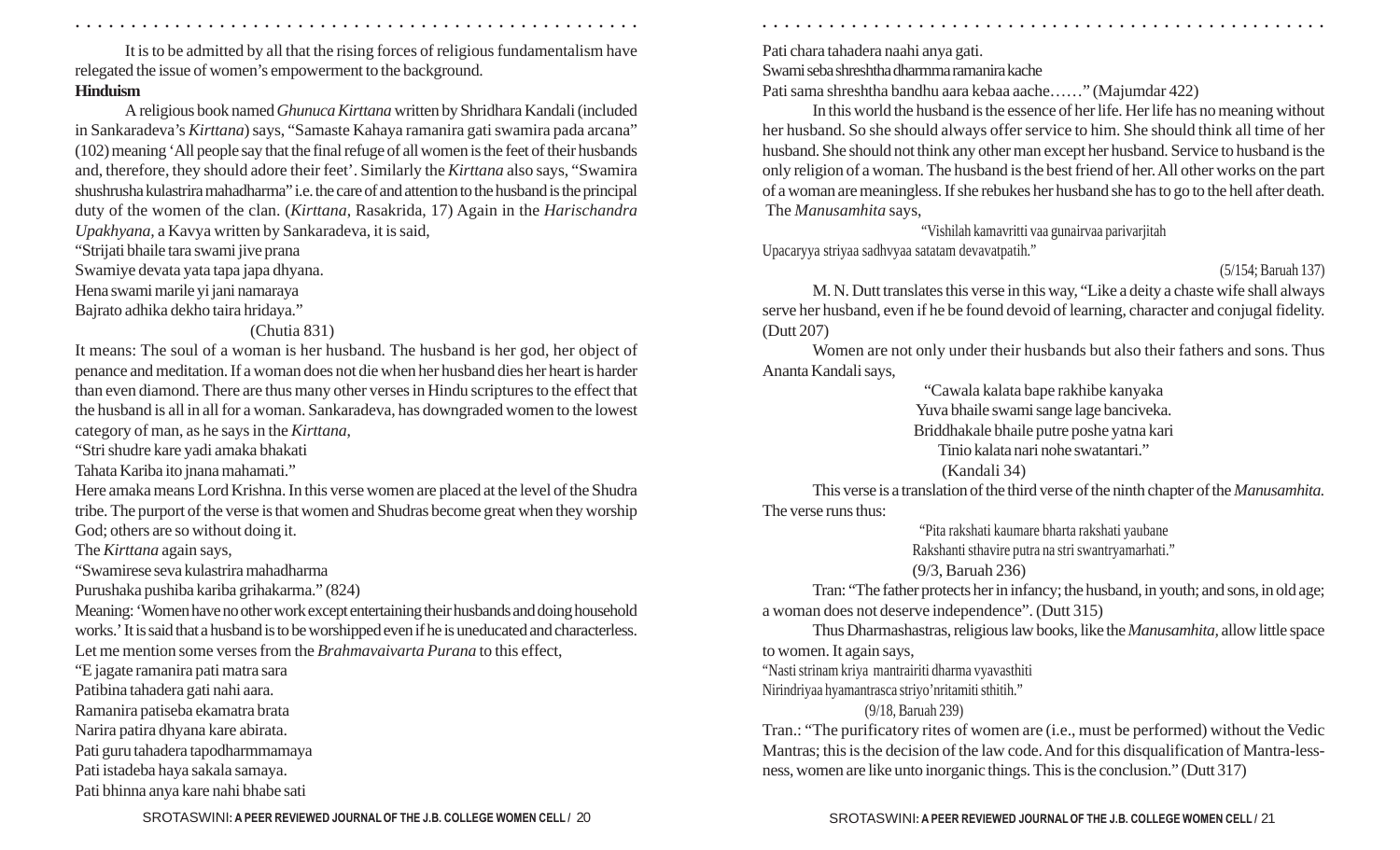These are some of the references to recent religious literature. Such things are not lacking in the oldest writing pieces like the Rigveda. Kidnapping of women, for example, is not simply a recent phenomenon; it was prevalent in the days of this Veda also. There are descriptions of many kidnapping cases and when a man kidnaps a woman he prays God so that the brothers of the woman might not rise from sleep, the dogs might not bark at the kidnapper etc. A husband could buy a woman by paying heavy amount of money. There was the system of polygamy also. Women prayed God so that they might not be step-wife.

The space of women was much narrowed down during the days of the *Yajurveda*. They did not have any role in yajna affairs. Simply they had to be present along with their husbands. Women had not to undergo any upanayana (initiation) ceremony. A woman was not permitted to offer ghee (refined butter) to homa. During the ceremony of yajna the priest asked publicly the wife of the yajamana (i.e one who employed the priests to offer sacrifices) whether she committed adultery.

During the *Yajurveda* days prostitution was prevalent. One who went to prostitution houses was not to face any punishment or prayascitta i.e. expiation or penance. Women were also barred from obtaining knowledge i.e. learning. They remained ignorant. As they had not to pass through Brahmacarya Ashrama they were not permitted to study the Vedas. Anything a woman had to observe as a religious duty was only to have a husband. It was a strange practice that only the prostitutes could acquire knowledge. Perhaps they did so only to attract learned male persons.

Normal women had to flee away when they saw their fathers-in-law as though the ghosts fled when the sun rose. (*Atharveveda*) In this way daughters-in-law had no place in the house-hold. Their personality had no value. Their space was only in the innermost apartments (anteshpura). They were not allowed to attend any meeting. (*Maitrayani Samhita*) Thus they had no social role.

A married woman could not have any extra marital affair with anybody. If she had such an affair then she was to be killed. (Vide the fourth Brahmana, *Brihadaranyaka Upanishad*)

Women were so impure that the priests and others did not look at them. They were of the position of a dog or a Shudra, because the priests should not look at these two species also. (*Shatapatha Brahmana*, 3/2/4/6) The *Aitareya Brahmana* regards a girl child as a curse. (6/3/7/13) Even if a woman possesses all the virtues she is below the standard of a man. ( *Taittiriya Samhita*, 6/5/8/2) When a man kills a woman his punishment is something like that was perpetrated to either a dog or mongoose. (*Apastamba Dharmasutra*, 1/9/23)

In this way in both old or contemporary scriptures women have not been able to occupy a legitimate space. Under what circumstances a woman is to be abandoned by her husband is described in many such scriptures. A woman who cannot give birth to a child is to be abandoned after the tenth year of her marriage; a woman who cannot give birth to a male child is to be abandoned after the twelfth year; a woman who gives birth to only dead children should be abandoned after the fifteenth year and the quarrelsome woman should be abandoned forthwith. (*Apastamba Dharmasutra*, 1/10/51-53)

○ ○ ○ ○ ○ ○ ○ ○ ○ ○ ○ ○ ○ ○ ○ ○ ○ ○ ○ ○ ○ ○ ○ ○ ○ ○ ○ ○ ○ ○ ○ ○ ○ ○ ○ ○ ○ ○ ○ ○ ○ ○ ○ ○ ○ ○ ○ ○ ○ ○ ○ ○ ○ ○ ○ ○ ○ ○ ○ ○ ○ ○ ○ ○ ○ ○ ○ ○ ○ ○ ○ ○ ○ ○ ○ ○ ○ ○ ○ ○ ○ ○ ○ ○ ○ ○ ○ ○ ○ ○ ○ ○ ○ ○ ○ ○ ○ ○ ○ ○ ○ ○

A woman should not have any right on the wealth of her husband. Even she has no possession on her own body. Therefore the *Satapatha Brahmana* asks us to beat a woman in such a way so that she becomes weak and cannot demand the property of her husband. (4/2/13) That a woman should not possess any property is admitted by the *Maitrayani Samhita* also. It says, "A woman should not possess any property. She should not have any right on either her husband's or father's property." As has been said that a woman has no right on her own body, therefore, if she finds it difficult to offer her body to her husband he should try to assuage her so that she yields to his demand. If the wife does not yield the husband should beat her and forcefully make her yield. (*Brihadaranyaka Upanishad*, 6/4/ 7) Let us see as to what exactly is said by the *Upanishad*, "If she should not grant him his desire, he should bribe her. If she still does not grant him his desire, he should hit her with a stick or with his hand, and overcome her, saying: 'With power, with glory I take away your glory!'Thus she becomes inglorious." (Hume's tran.)

That women are inglorious is admitted by Assamese Vaishnavism also. The *Kathaguru Carita* says, "Women are generally liar. Even when they commit sin they often swear that they have not committed sin." (Lekharu 221) These sayings speak of her inglorious condition.

The characteristics of a decent woman are determined by the *Aitareya Brahman* as one who satisfies her husband, who gives birth to male babies and who does not argue with her husband. In the marriage incantations of those days it is said "Follow your husband". Even in modern day marriage rules such things are there.

A great deal of difference was maintained between male and female children. A male child when born was kept in bed-stead and a female child was placed on the floor.

Sri Chaitanya also does not lag behind allowing little space to women. He mentions three chief Vaishnavas and adds a 'half' one who is a woman. Thus woman is imparted 'half' of the man. But a man is a whole person, not half. (Bezbaroa 541)

We know that the Hindu society is caste divided. But the division of caste belongs to man only, not to woman. She does not actually acquire a caste. She does not have a Gotra (loosely 'gentile'); her Gotra is either of her father's or of her husband's. This system has given her the status of a non-person. She cannot have an independent resource for her personal development. The caste system has negated the individuality and independence of women.

All forms of Hindu literature impart women a secondary status beginning from the Vedas up to our Sankaradeva's. Sankaradeva seems to follow the *Bhagavata* maxim that "Stri Sudra jati adhama candala". It seems that in these forms of literature there is no respect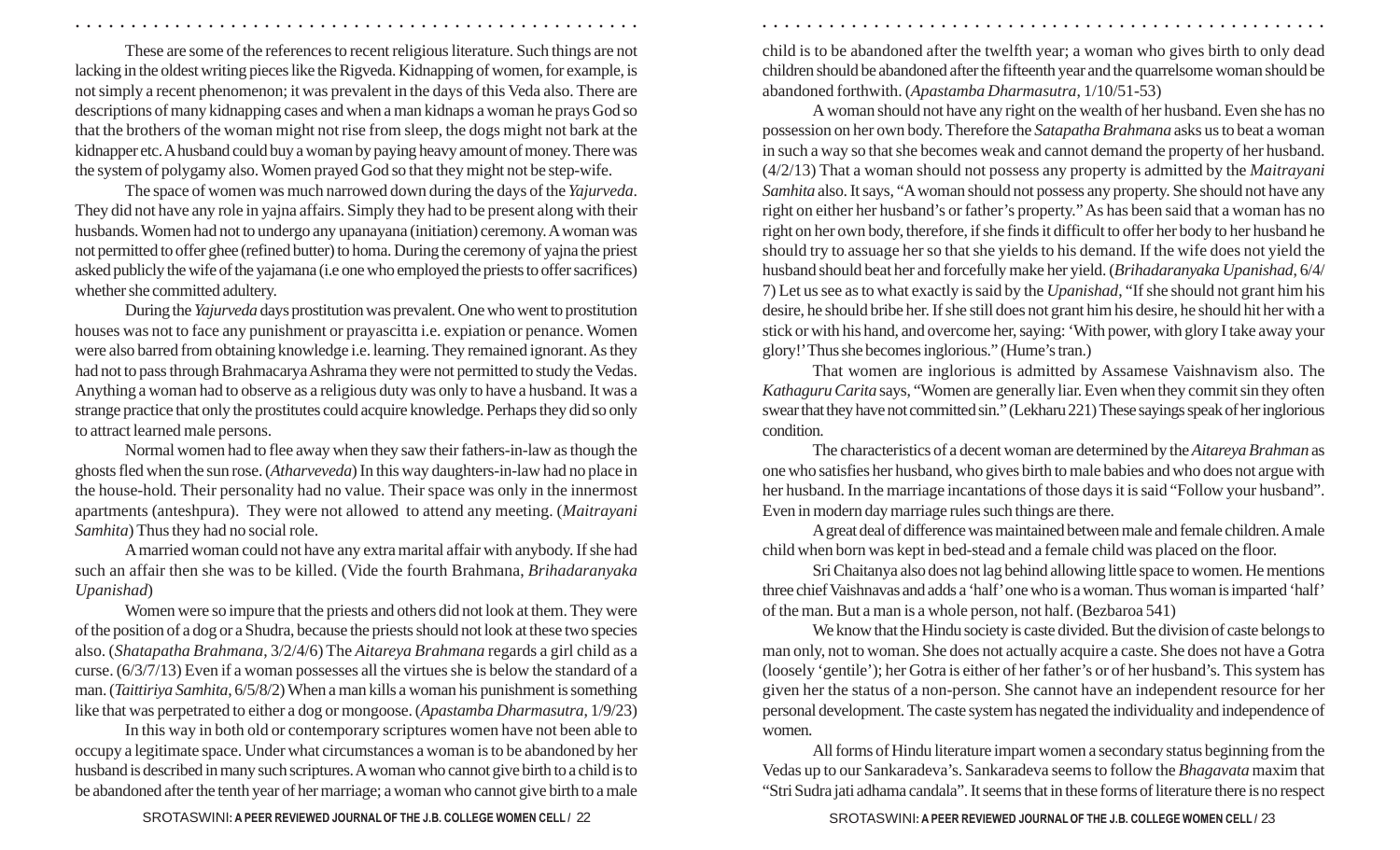for women. Not to speak of surpassing male persons women have not been able to equal themselves with men. This is a case in all spheres of life. They have been deprived of being in the fore front in all human affairs. The Hindu scriptures have failed to represent mankind in totality.

In Hindu society the child marriage is still prevalent and this system is in vogue due to the influence of religion. The so called scientific books like the *Arthashastra* also do not lag behind in denouncing women. It says that a woman is nothing but a skin-bag of producing children. (7/60/32) The *Manusamhita* says that a child belongs to the father, not to the mother; because it is born out of the semen of the father.

In the practice of the Hindu religion no woman is permitted to perform any ritual. When a woman performs such a ritual it is regarded as an ill-omen for the men-folk.

There is an image of a goddess quite naked with the exposition of her vagina. The name of the goddess is Lajja Gauri. This goddess seems to symbolize a shameless woman. She is regarded as a nude squatting goddess. She has been sculptured as an image with a female torso, while her legs are bent up at the knees and drawn up to each side in a position that has been described as self-display. (*MLBD News Letter* 1) How such an obscenity is tolerated is not known. Russel, a rational thinker, is not wrong when he says t, "…. Obscenity is never tolerated except in temples, where the law permits even ribaldry." (Russel 196) He says that obscenity in religion must be condemned as satanic bestiality.

Temples record stories full of lewd innuendos. Most of the priests of the temples are lustful and lewd persons. We have such a story in a temple of Guwahati in which a priest tried to molest a girl who went there for offering puja. This story was reported in *Dainik Janasadharan*, an Assamese Daily published from Guwahati in its issue of 18<sup>th</sup> Aug., 2007. Another priest Katiya Bhuyan of Dani Baba Than near Dergaon killed Ranjit Karmakar of Rongamati on woman affairs. *(Ibid*.) *The Times of India* reported that a tantric was convicted for raping a married woman who went to him for her husband's treatment. (Delhi/Gurgaon, April 13, 2018) The same news-paper reported another incident of raping and torturing a girl when she came near a temple in search of her horses in Rasana at Kathua where the temple was situated. The eight year old girl was thrown by one of priests to the jungle after confining her for several days. (April 15, 2018)

Inter-caste, inter-community and inter-religious marriages in Hinduism are not admitted and permitted. When IAS topper Tina Dabi, a Hindu girl, wanted to marry second topper Athar Amir-ul-Shafi, a Muslim boy, criticisms arose in Hindu circles. When they were married they had to withstand criticisms. (*The Times of India*, New Delhi/Gurgaon, April 10, 2018.) The epics also do not lag behind in denigrating women. Referring to Ramayana denigration Subrahmanian says, "The denigration of women is an integral part of the Ramayana epic." (*Epic Musings*, p. 15) We know the plight of Draupadi in the Rajsabha when Duhshasana wanted to make her nude in front of all the members of the House. In the Ramayana Rama asks Bharata not to believe women. (Vide Rudra, A., *Brahmanya Bhabadhara O Adhunik Hindu Mon*, p. 95) A prince can kill a woman if she is killed for the good of the four varnas. (Vide, Mukhopadhya, H., *Khola Chokhe*, p, 35)

#### **Sikhism**

○ ○ ○ ○ ○ ○ ○ ○ ○ ○ ○ ○ ○ ○ ○ ○ ○ ○ ○ ○ ○ ○ ○ ○ ○ ○ ○ ○ ○ ○ ○ ○ ○ ○ ○ ○ ○ ○ ○ ○ ○ ○ ○ ○ ○ ○ ○ ○ ○ ○ ○ ○ ○ ○ ○ ○ ○ ○ ○ ○ ○ ○ ○ ○ ○ ○ ○ ○ ○ ○ ○ ○ ○ ○ ○ ○ ○ ○ ○ ○ ○ ○ ○ ○ ○ ○ ○ ○ ○ ○ ○ ○ ○ ○ ○ ○ ○ ○ ○ ○ ○ ○

Like Hinduism Sikhism also does not allow widow marriage. There was a report in a news-paper that a Sikh widow had to go to Pakistan to marry a Muslim person of Lahore. Her name was Kiran Bala, 31 years old, from Garhshankar town in Hoshiarpur. The man she married was Muhammad Azam. The Shiromani Gurdwara Management Committee was not satisfied with the incident and complained that India should have not allowed this incident to occur. It blamed Indian intelligence officials for not detecting the incident. After the marriage she took the Muslim name Amna Bibi. Her father-in-law was a former granthi i.e. Sikh priest. His name was Tarem Sing and he appealed to foreign minister Ms. Sushma Swaraj to help him bring Kiran back. Kiran insisted that she was not forced by her present husband to marry him. She did so at her own will. (*The Times of India*, New Delhi/Gurgaon, April 20, 2018)

### **Christianity**

Christianity also has not lagged behind the attempt of denying space to women. When in 1992 the Church of England voted to ordain women as priests many bishops and clergy men opposed it. (Vide the News item 'Women Priests' in *The North East Times*, Nov. 13, 1992) Similarly the Vatican also reiterated its refusal to have women serve as deacons. It was argued that the offer of deaconate to women would go a step forward to become a priest, because a deacon is a position just below a priest and the Roman Catholic Church employs only unmarried men as priest. Another argument in favor of not allowing women to be priest was that as Jesus Christ was a man so only men are entitled to be priest. (Vide the News Item 'Vatican says no to women deacons' in *The Eastern Clarion*, Jorhat, 28th March, 1999) The priests are not wholly responsible for their denial of women to be priest, because God himself says that Eve, the first woman, will be under her husband Adam for the whole life.

St. Paul says that if women want to learn anything they should ask their husbands. (Vide *New Bible*, Epistles of Paul, I, Corinthians, 35)

There is a glaring instance of how women are exploited in the religious environments. Such a description we find in the famous religious Novel *The da Vinci Code* written by Dan Brown. Let me quote some portion if this description, "She (Sister Sandrine) had been shocked to learn that female numeraries were forced to clean the men's residence halls for no pay while the men were at mass; women slept on hardwood floors, while the men had straw mats; and women were forced to endure additional requirements of corporal mortification… all as added penance for original sin." (Brown 46) Again Brown, "The Catholic Inquisition published the book that arguably could be called the most blood-soaked publication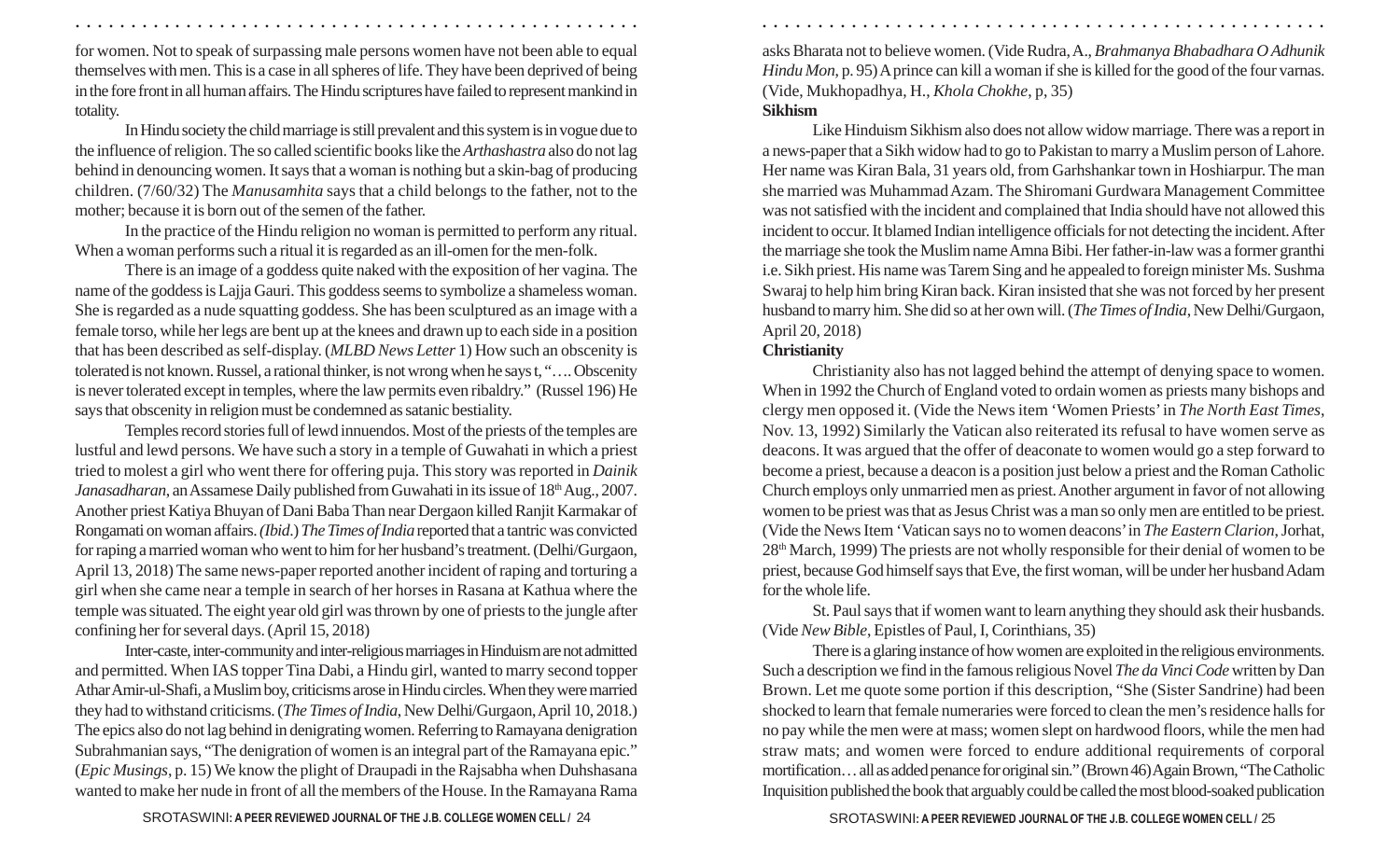in human history. Malleus Maleficarum – or The Witches' Hammer – indoctrinated the world to 'the dangers of free thinking women' and instructed the clergy how to locate, torture, and destroy them. Those deemed 'witches' by the Church included all female scholars, priestesses, gypsies, nature lovers, herb gatherers and any women 'suspiciously attuned to the natural world'. Midwives also were killed for their heretical practice of using medical knowledge to ease the pains of childbirth – a suffering, the Church claimed, that was God's rightful punishment for Eve's partaking of the Apple of Knowledge, thus giving birth to the idea of Original Sin. During three hundred years of witch hunts, the Church burned at the stake an astonishing five million women." (Brown 134) These statements need no comments.

The Church has presented the Bible as the creation of God, while in true sense it has been created by man as all other scriptures. The Bible was composed perhaps by a man and, therefore, he has created a man dominated situation for which women have been set aside. Brown again says, "The power of the female and her ability to produce life was once very sacred, but it posed a threat to the rise of the predominantly male Church, and so the sacred feminine was demonized and called unclean. It was *man*, not God, who created the concept of 'original sin', whereby Eve tasted of the apple and caused the downfall of the human race. Woman once the sacred giver of life, was now the enemy." (Brown 258)

Strange things have been written in the *Bible* (Genesis) to the effect that women were born from Adam's rib, and therefore they are regarded as an offshoot of man. That women are sinful is admitted by the *Bible*.

In the Christian world we generally see the polarization in the issues like abortion, equal rights among men and women etc. Even there are attacks on abortion clinics.

If we observe Christian religious canons we find that they do not allow women to speak in the public. Such repressive attitude causes suffering to the woman folk. Radhakrishnan refers to Young in his *Religion in a Changing World* and quotes some lines from him, "Among the great religions of the world Christianity must be squarely qualified as anti-life. Its repressive attitude in regard to sex causes more suffering to believers and alienates potential converts than all other attitudes put together." (Radhakrishnan 114)

Most of the Christian priests are unmarried male persons. These priests often engage in sexual harassment on women. There was a report in 2003 in which it was stated 176 priests in the United States of America were discharged from duty for this offence. This news was received from a study undertaken by the News Agency of the Associated Press. (*Alok*, Sept. 8, 2003) Even in India such cases are not wanting. I read in a News Paper a news item in which it was reported that in Kerala Father Edwin F. Joseph raped several times a fourteen year girl. (The news was published from Ernakulam on 18<sup>th</sup> May) A news was published in the *The North East Times* to the effect that a priest was arrested for rape attempt. The news item was published from Baripada, Odisa which reads, "A Roman Catholic priest attached with the Ghatiduba Roman Catholic Church here was arrested on the charge of attempting to rape a tribal woman. The priest, idenfited as H. Kerketta, was produced before a magistrate who remanded him to jail custody." (Jan. 11, 2000) **Judaism**

Judaism is a religion which is based on the *Old Bible* and see what the old Bible says as regards women. It says, "Thy desire shall be to thy husband, and he shall rule over thee." (Genesis, 3/16) See again what the same scripture says, "Unto the woman he said, I will greatly multiply thy sorrow and thy conception; in sorrow thou shalt bring forth children; and thy desire shall be thy husband, and he shall rule over thee." (Genesis, 3/16) Here 'woman' means Eve and 'he' means God. Thus the sufferance has become the badge of all women.

A strange incident was recorded in a News Paper in which it was reported, "It was April last year Doctors at the emergency ward of Genesis Hospital off Calcutta's E.M.Bypass, received a strange request from parents of a 19-year-old girl who was rushed in for a gall bladder operation. 'Please don't give her any blood,' Daisy Tesra's parents pleaded, explaining, 'We are Jehovah's Witnesses.'" (*The Telegraph* 12) In the same News item it was reported that many parents abandoned their wards for receiving blood. The argument put forward in favor of denying the acceptance of blood is that the Bible speaks against it because accepting blood means eating blood which is considered to be the soul of the flesh. (Book of Genesis 9) It is also said in Verse 10 of Chapter 17 of the Book of Leviticus like this, "As for any man … who is residing… in your midst, who eats any sort of blood, I shall certainly set my face against the soul that is eating the blood, and I shall indeed cut him off from among his people."

#### **Islam**

○ ○ ○ ○ ○ ○ ○ ○ ○ ○ ○ ○ ○ ○ ○ ○ ○ ○ ○ ○ ○ ○ ○ ○ ○ ○ ○ ○ ○ ○ ○ ○ ○ ○ ○ ○ ○ ○ ○ ○ ○ ○ ○ ○ ○ ○ ○ ○ ○ ○ ○ ○ ○ ○ ○ ○ ○ ○ ○ ○ ○ ○ ○ ○ ○ ○ ○ ○ ○ ○ ○ ○ ○ ○ ○ ○ ○ ○ ○ ○ ○ ○ ○ ○ ○ ○ ○ ○ ○ ○ ○ ○ ○ ○ ○ ○ ○ ○ ○ ○ ○ ○

In Islamic language a word 'fatwa' is often heard and it is mostly applied in the case of women. Fatwa means religious edict. Generally in Bangladesh the divorced women are forced by fatwa to marry her husband's brother or cousin. Such an incident was published in a News Paper to the effect that a woman Shahida Atikha of Naogaon village in northern Bangladesh was given talaq by her husband Saiful. Then a local maulana Haji Azizul Haq issued an edict for hilla i.e. forced marriage to compel her to marry her husband's cousin Shahidul. (*The Sentinel*, Jan., 2001) This fact synchronizes with what Uma Ramachandran in *The North East Times* observes, "In Bangladesh, Islam as a religion plays a vital role in determining women's rights and obligations. The ideology of Islam is used to exert male control and power over women and to perpetuate women are taught to follow and honour the traditional religious values, and violation of religious norms and practices is met with sanctions by the community." (5) Another case came to light through News Paper in Nigeria to the effect that a teen aged mother was found guilty for pre-marital sex (zina), and for this offence she was flogged 100 times. Her name was Bariya Ibrahim Magazu. (*The North East Times,* Jan 24, 2001) In this way women are disgraced, degraded and devalued in Islam.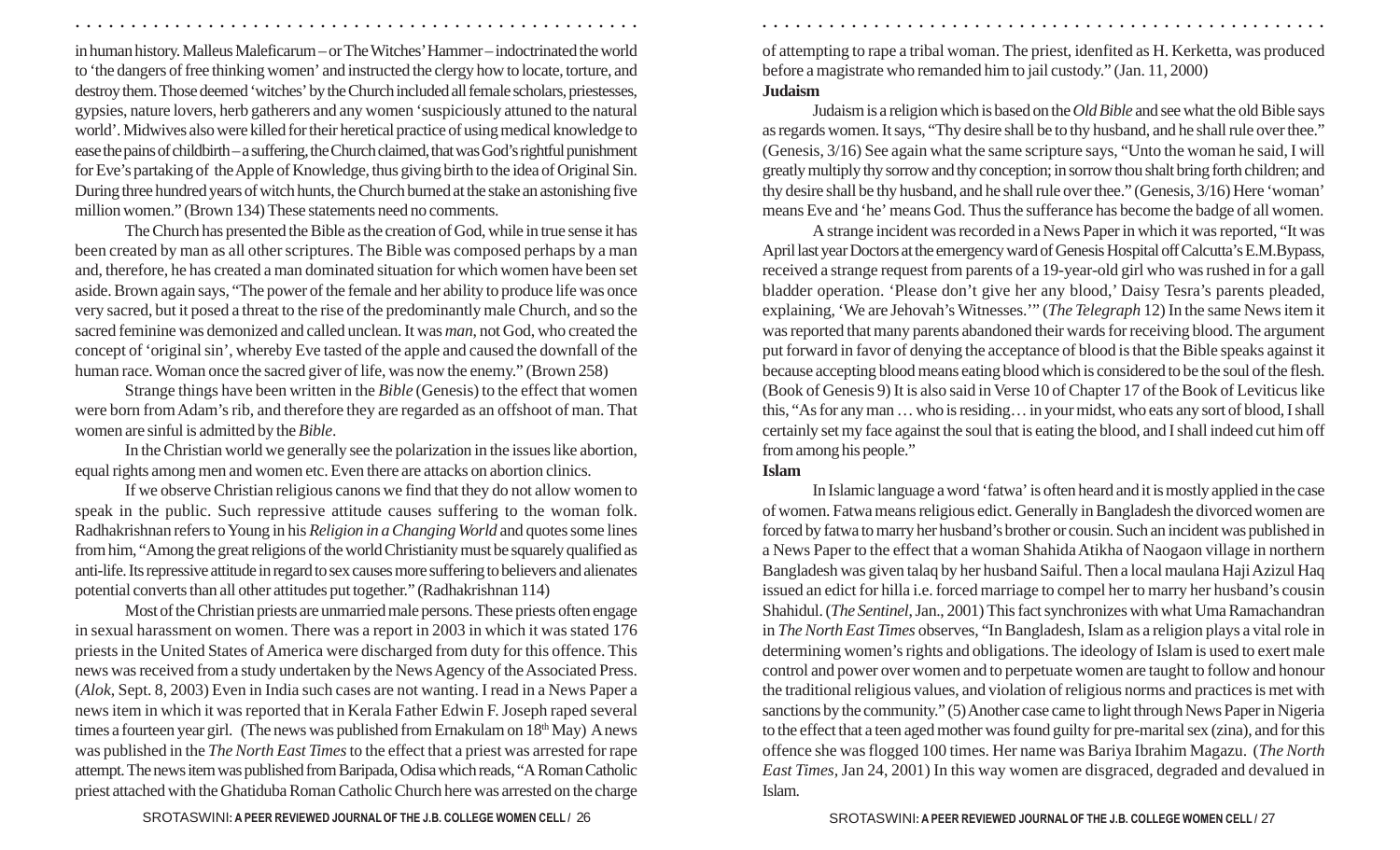There was a report in a News Paper that famous tennis player Sania Mirza was condemned by the fundamental Muslims for her dress and her partners in the play. Once she was injured and was under treatment of Dr. K. J. Reddy. Reddy received several threatening letters as he was going to treat her. This news was published in *Dainik Janasadharan* in its 24th Dec. Issue (Vol. 5, Issue No. 349, 12).

In a News Paper report I read that a Christian woman was sentenced to death because she had an argument with another woman on religious matters. The name of the woman was Asia Bibi. This happened in Pakistan. The news was published from Islamabad. (*Niyamia Varta*, Sept. 23, 2015) We read another story in a News Paper as regards injustice to women in Islam. The story is told by Jamida Beevi. This woman came to the limelight when she led Friday prayers in a predominantly male dominated congregation in Kerala. It created a controversy. The controversy was so severe that she was not able to step out of her home. She had to take police protection. Death threats were issued to her. There were vilification campaigns against her. She belonged to a group viz. Quran Sunnath Society established by Chekannur Maulavi, who was murdered by religious fanatics. This Society adhered only to the Quran and not subsequent works like the Hadith. Her story goes as follows: "I was forced to marry against my wishes. I wanted a divorce but there was no support from any quarter. I experienced it in my own life, how family, Muslim society and even secular structures like Women's Commission let down Muslim women by citing shariat. I got a divorce after a lot of effort. At college I used to ask questions which my teachers couldn't answer and they turned vindictive." Jamaida followed the ideas of her guru Cheknnur whose "main precept was that Quran is Allah's sole bequest to humans and no other book needs to be followed. Quran has capacity to reflect and absorb changes in society over time. Everything else like the Hadiths (records of Prophet's actions and sayings) were written long after Prophet's death. …He argued that Quran gave equal rights to sons and daughters in inheritance and did not discriminate between men and women. … Even now they (the clerics) treat women as second class citizens. Left to such preachers, women won't even be taught to read. Because I oppose them I have to pay heavy price….No one is willing to engage me in a dialogue. The so called responses are just personal attacks. … Triple talaq survived so long because politicians feared clerics' disapproval. The Supreme Court judgement said triple talaq violated fundamental rights and was not sanctioned by Quran. On criminalizing it, shouldn't such husbands be jailed? Triple talaq is a criminal act because it creates destitutes. The children of such injustice owe nothing to society, and turn criminals tomorrow. … We are minority in a minority. If the Hindu Aikya Vedia and BJP had not expressed solidarity with me, I would have been stoned to death. … The Indian Constitution is fine, but it failed to touch Muslim women. … Article 15 shuns discrimination on religious/gender grounds. Despite these, the unequal position of Muslim women remains, because Indian state was weak. … In sports you will notice how no PT Usha or Anju Bobby George came from among Muslim women…" (*The Times of India*, March 16, 2018, p. 22)

○ ○ ○ ○ ○ ○ ○ ○ ○ ○ ○ ○ ○ ○ ○ ○ ○ ○ ○ ○ ○ ○ ○ ○ ○ ○ ○ ○ ○ ○ ○ ○ ○ ○ ○ ○ ○ ○ ○ ○ ○ ○ ○ ○ ○ ○ ○ ○ ○ ○ ○ ○ ○ ○ ○ ○ ○ ○ ○ ○ ○ ○ ○ ○ ○ ○ ○ ○ ○ ○ ○ ○ ○ ○ ○ ○ ○ ○ ○ ○ ○ ○ ○ ○ ○ ○ ○ ○ ○ ○ ○ ○ ○ ○ ○ ○ ○ ○ ○ ○ ○ ○

The 20th March, 2018 issue of *The Times of India* published another news item relating to the objection of a college professor to the way of wearing dress by Muslim girls. The story is from Kozikiode, Kerala in which it was stated that assistant professor Jouhar Munavvir T. of Farook College was alleged to be commenting that Muslim girl students of the institution wore dresses unbecoming of Islam. It means the girls have no independence in wearing dresses they like. At this comment students brought out processions taking water melon pieces in their hands in protest of the saying of the professor to the effect that students exposed "their chest just like 'slices of watermelons on display'." This incident proves that elders are very much conservative as regards girls' wearing style. (P. 17) Reacting to the news Rehana Fathima posed bare-breasted with watermelons. She is "the 31-year-old government employee, mother-of-two, model and activist from Kochi". Her opinion is that "Men and women are held to different standards." She comments, "I don't think anyone just decides to be a revolutionary or a rebel one fine morning. Often, it's their experiences that drive them to be one." This rebel woman was brought up in an orthodox Muslim family and attended a madrassa. She says, "I used to wear the hijab and do namaz five times a day." She narrates her story in this way, "We were just three women in the house and after my father's passing, and just about any man in the neighbourhood wanted to come home. They would come drunk or call after dark. I have lost count of the number of times I made a public ruckus but got no support". These "experiences made her disillusioned with religion". *The Times of India* further reports, "When she posted a photo of herself and her family at a picnic, she was shocked to see abusive comments about her clothing – shorts and a sleeveless t-shirt." About this incident she comments, "My kids and my partner were also in the pic and he was shirtless, but nobody had any issue. There were threats too, and it got me thinking." She is of the opinion that these incidents prove that the freedom of a woman is "chained". She says that the police and other agencies are helpless to curb such incidents. (March 25, 2018, p. 19)

There are bad practices like polygamy, nikah halala, nikah mutah etc. in Islamic societies. "In Nikah Halala, a Muslim woman, who wishes to restore her marriage after divorce, is required to marry someone else and consummate the marriage before divorcing him to remarry her previous husband. Nikah Miutah, which means pleasure marriage, is a temporary marriage contract in which the duration of the marriage and the mahr must be specified and agreed upon in advance. It is a private contract made in a verbal or written format does not confer any right on the woman." (*The Times of India*, March 27, 2018, p. 11) Sooner these practices are abolished the better for Muslim women.

We know that the Shayara Bano case has made history which has led to the banning of triple talaq. Most of the Muslim women are of the opinion that the triple talaq has been rejected on the ground that it is gender-based discrimination.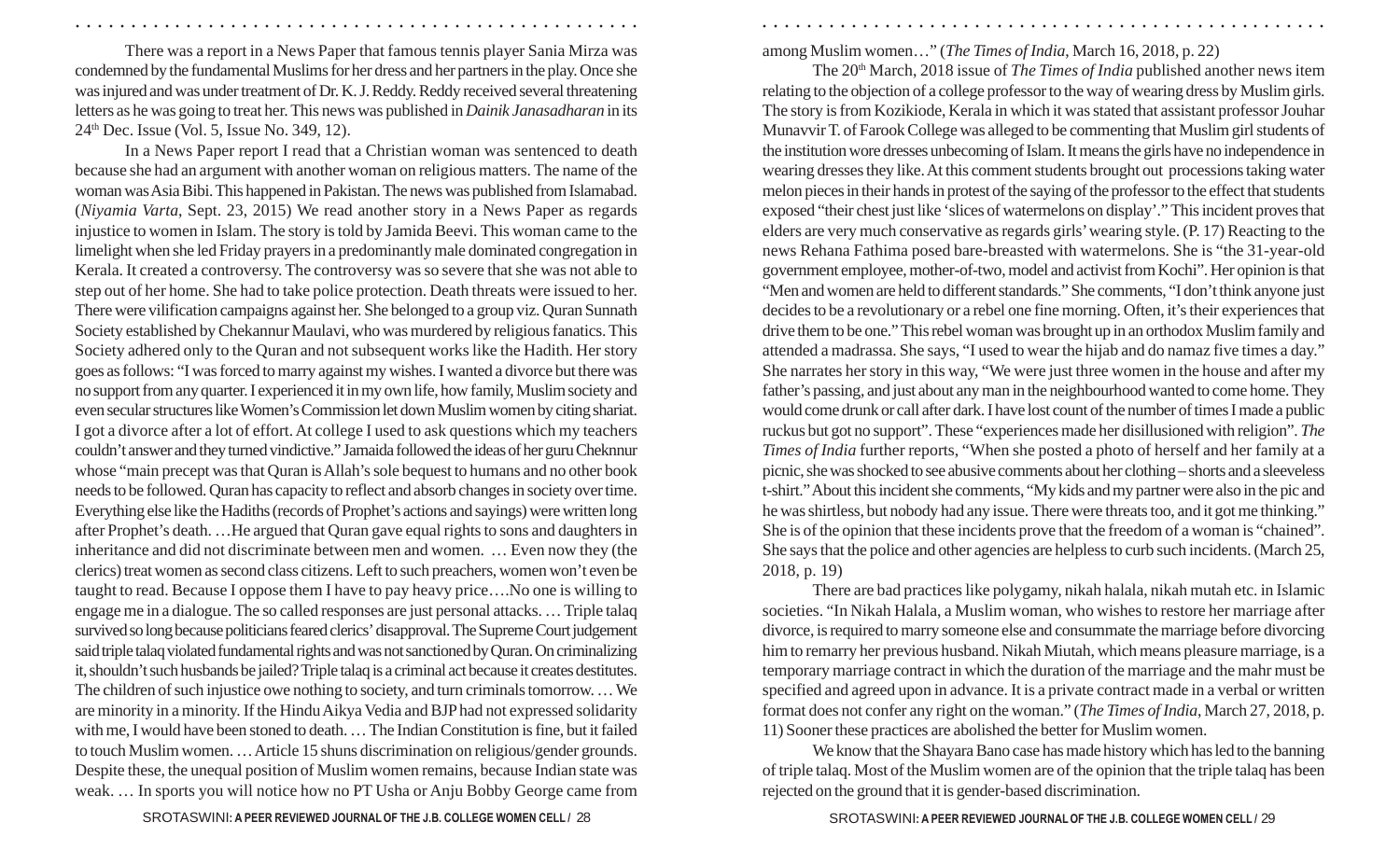In the Middle East women are mostly exploited. The countries of this area are mostly occupied by the Muslim people. The rulers of these countries aver that they follow the Koran in administering their kingdoms. But actually they do not do so.

Humayun Azad, a Bangladeshi writer, wrote a book named *Naari*, in which he related some Koranic verses written against women's independence. The Bangladesh government banned this book. The ban was lifted only after four years in 2000 A.D. One member of the Bangladesh parliament asked the government to arrest Azad. He was attacked by the fundamentalists in 2004.

### **Zoroastrianism**

Daisy Irani, famous actor, fell victim of molestation by her own uncle who was her guardian. She was born a Zorastrian. She was molested at the early age of six. Commenting upon this incident she said, "I was too young. What can I do? You are in a man's world." (Report, PTI, *The Times of India*, March 24, 2018) Later on she accepted Christianity and became a member of New Life Fellowship Church.

### **Conclusion**

That women were imparted little space in almost all religions may be proved on the basis of the above discussions. This fact is admitted by famous novelist Dan Brown when he says, "Women, once celebrated as an essential half of spiritual enlightenment, had been banished from the temples of the world. There were no female Orthodox rabbis, Catholic priests, nor Islamic clerics. The once hallowed act of Hieros Gamot – the natural sexual union between man and woman through which each became spiritually whole – had been recast as a shameful act." (Brown 134-35) He admits that even feminine associations could not rectify these things due the influence of the Church. He says, "Not even the feminine associations with the *left-hand* side could escape the Church's defamation. In France and Italy, the words for 'left' – *gauche* and *sinistra* – came to have deeply negative overtones, while their righthand counterparts rang of righteousness, dexterity, and correctness. To this day, radical thought was considered *left* wing, irrational thought was *left* brain, and anything evil, sinister." (Brown 135) In this way religion regards everything human in woman as alien to her and everything inhuman in her as belonging to her. Thus religion makes a woman forget her human essence. It teaches woman to give herself wholly to man and become dead to the world. It annihilates the life and essence of the woman. With the superstitions and deceptions as weapon, religion dupes common man along with women. Common people accept the illusions as taught by religion as real. Women also do so due to their ignorance.

There is nobody to listen to the pathetic moan of the religiously suppressed women. They are to live under constant terror of man. Religion has contributed to the class division of society and the value based division between man and woman. It creates a psychological army to look to the maintenance of this division.

The foregoing discussions prove that religions are full of superstitions; so they cannot think of improvement on the part of women. But nobody has been able to raise a voice against atrocities committed by religions on defenseless women. All the thirty three crores of god always conspire to crush them into nothingness. The Hindu males have followed the suit and posed as husbands to establish their right to enjoy the person of their wives without regard to the question of safety and security to them. They not only make physical harm to women but also psychological harm. The penis or phallus is always regarded as the symbol of male power and therefore in Shaivism the linga worship is prevalent. All these signify the weakness, futility and docility of women. This often leads to the repression of women's desire. They are often victimized. Such a situation always endangers the life of a woman. So religiously displaced women need to be rehabilitated at any cost. Religious rules promulgated centuries ago cannot be or should not be applied in the modern age, because they are not applicable in today's society. A philosophical approach to them might consider them as false. If we bring religion under a true philosophical analysis we find that it is nothing but the sum of scruples which impede the free exercise of our faculties, especially of women. Women of all religions have a class of obligatory rules endowed with mystical characters, believed to be enforced by so called supernatural sanction provided with a social binding force. These rules speak simply of acara i.e. the rule of conduct and in this sense religion consists in acara. It is therefore said, "Acaro dharma ucyate".

○ ○ ○ ○ ○ ○ ○ ○ ○ ○ ○ ○ ○ ○ ○ ○ ○ ○ ○ ○ ○ ○ ○ ○ ○ ○ ○ ○ ○ ○ ○ ○ ○ ○ ○ ○ ○ ○ ○ ○ ○ ○ ○ ○ ○ ○ ○ ○ ○ ○ ○ ○ ○ ○ ○ ○ ○ ○ ○ ○ ○ ○ ○ ○ ○ ○ ○ ○ ○ ○ ○ ○ ○ ○ ○ ○ ○ ○ ○ ○ ○ ○ ○ ○ ○ ○ ○ ○ ○ ○ ○ ○ ○ ○ ○ ○ ○ ○ ○ ○ ○ ○

Now-a-days religion has taken the form of a religious impulse to find evil in everything. This situation goes against religious tolerance. Again while there is religious freedom on the part of the male persons, women do not have such type of freedom. Males are generally regarded as the chosen people. This inveterate prejudice against women might continue to some years to come. We are however hopeful that the good days are coming as because religious cleavages between persons committed to orthodox religious faiths and those who favour modern views are becoming more apparent. I expect modern rational men will break the wall of separation between man and woman.

It is to be remembered that violation of women's right has been difficult to subject to state regulations because of precedence claimed for directives of religion and because of lack of sufficient political power to women. (This time in the Nagaland election – 2018 not a single woman has been elected to the Assembly.)

Most of the intellectuals and religious leaders hold a view that religion should not have a social role. Many celebrated thinkers hold that religion is not at all concerned with social affair. If it is admitted then religion should not interfere with women's affairs. Famous Buddhist monk Dalai Lama even goes to the extent of observing that religion should be separated from Ethics. He says, "In a moral society, we are not paying enough attention to ethics. People consider compassion as a practice of religion. Human affection is part of the life, but religion comes only later. Ethics can survive without religion that can only play a